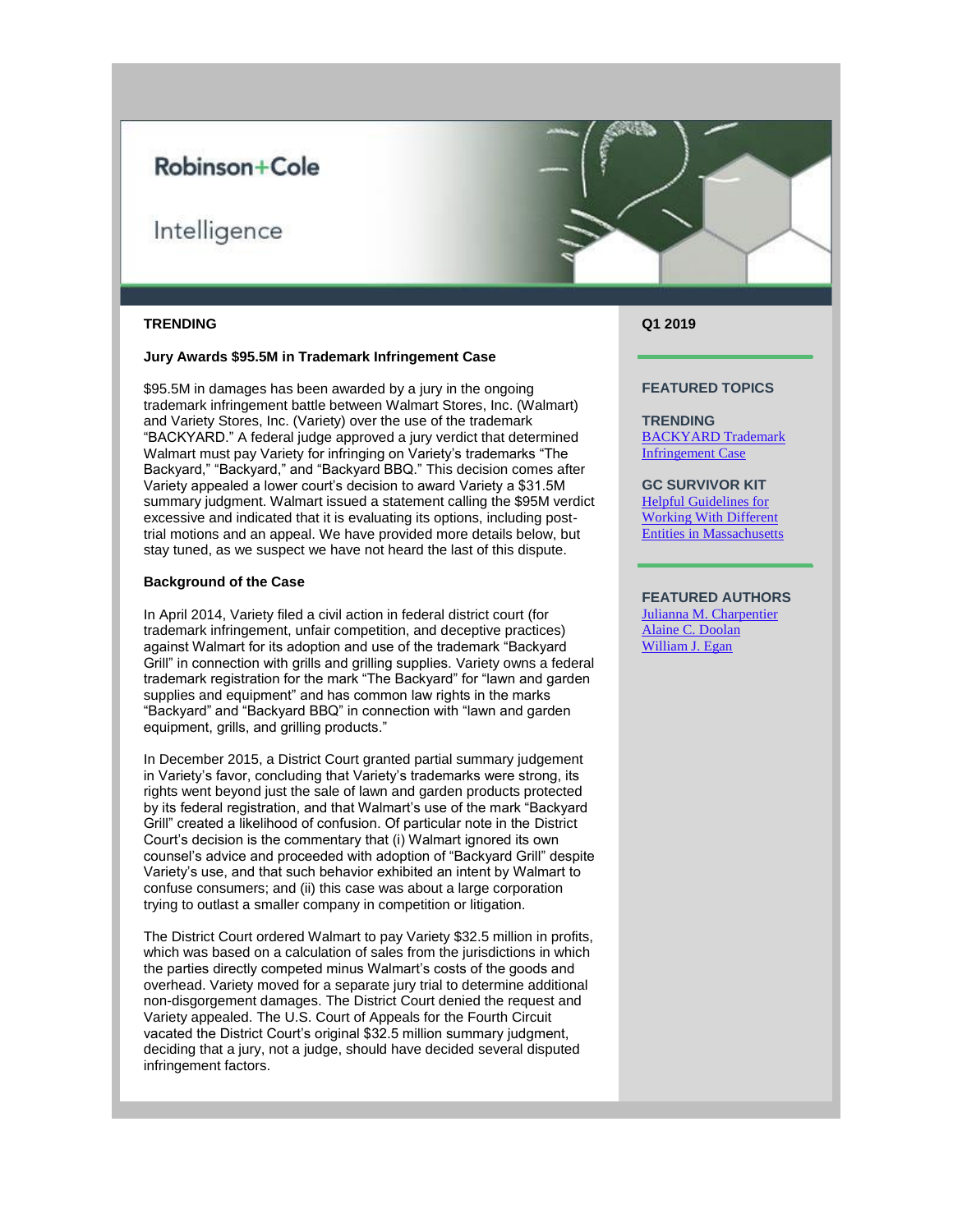On February 12, 2019, a jury determined that Variety proved by a preponderance of the evidence that Walmart's use of the mark "Backyard Grill" was likely to cause consumer confusion and therefore was infringing, and also found Walmart's use was willful. Walmart was ordered to pay Variety a total of \$95.5M for its infringement of the trademark "BACKYARD." The award was calculated as \$45M for Walmart's trademark infringement and \$50M for sales of the infringed goods.

For more on this case, *see Variety Stores, Inc. v. Wal-Mart Stores, Inc.,* E.D.N.C. No. 5:14-CV-217.

## **GC SURVIVOR KIT**

## **Helpful Guidelines on the Differences in Working With Sales Representatives, Distributors, and Franchisees in Massachusetts**

Companies involved in the sale of technology products or services, just as all other companies, rely on sales personnel to promote and market their products and services to customers. Sales personnel may be direct employees of the company, or the company may prefer to work through non-employees such as sales representatives, distributors or franchisees. Each category comes with its own advantages and disadvantages and the distinctions may have significant ramifications for a company's business.

## **I. Sales Employees and Sales Representatives**

A sales employee is someone on the company's payroll who is directly employed by the company to sell its products. The employee and the employer are subject to employer-employee laws and regulations. In contrast, sales representatives are not direct employees of the business, but instead are authorized by the company to sell the company's products and services. Companies often prefer to avoid the expense and requirements involved in hiring an employee in favor of simply paying commissions. A sales representative sells the company's product, but, unlike a distributor, does not take ownership of the product prior to selling it to the customer. There are requirements and obligations for sales representative relationships in Massachusetts that must be observed to comply with the law.

Massachusetts defines a sales representative as "a person, other than an employee, who contracts with a principal to solicit wholesale orders in the commonwealth and who is compensated, in whole or in part, by commission but shall not include one who places orders or purchases exclusively for his own account for resale." Mass. Gen. Laws ch. 104 § 7. This statute follows the traditional distinction of a commissioned sales agent as someone whose compensation is based at least in part on commissions or a percentage of actual sales in acting as a middleman between sellers and buyer. Under Massachusetts' statutory definition of a sales representative, the parties must be bound by contract, typically in writing, though an oral contract is enforceable if it does not violate the Statute of Frauds.

The company and sales representative might want the contract or agreement to set forth the specific terms for identifying qualifying sales and calculating compensation, along with any geographic area or product limits. They may wish to consider having all restrictions and compensation issues clearly laid out in a written agreement to the extent possible. The company may also want to be careful to state that the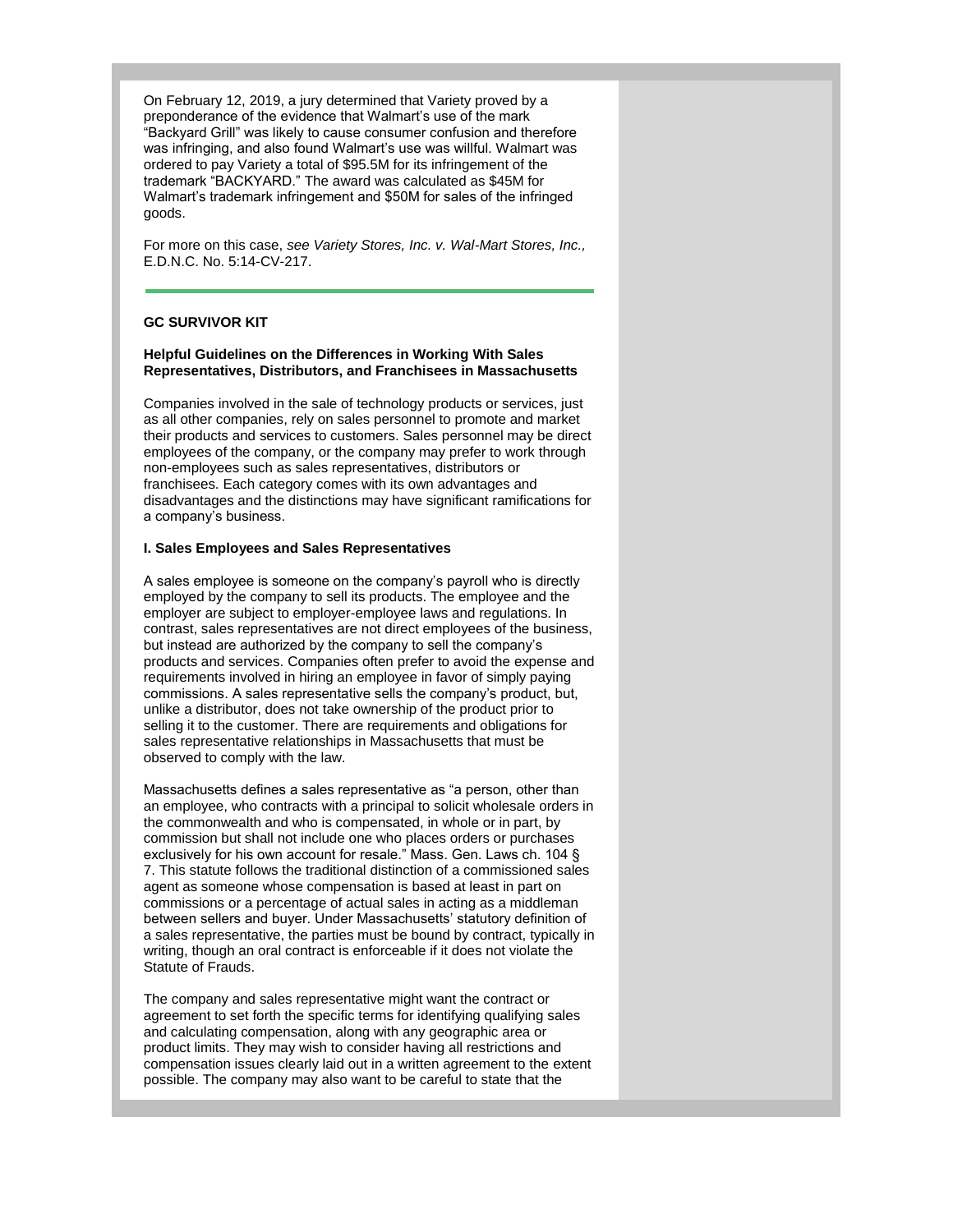agreement is strictly for the creation of a sales representative relationship, and no employer- employee relationship or franchisorfranchisee relationship is to be construed from the agreement. They might also want the agreement to emphasize that the sales representative is independent from control by the company, and that no franchise relationship is being created. Franchise relationships typically have significant requirements on franchisees and if sufficient criteria are met, a sales representative may be deemed to be a franchisee with all the rights that accompany that relationship, even if the agreement states it is not a franchise relationship. Ideally, the sales representative contract might set a term or termination date, with or without renewal options, and it may be helpful to include a statement that the relationship may be terminated by either party upon notice to the other.

When a sales representative relationship is terminated by either party or otherwise comes to an end, certain payment obligations remain in effect per Mass. Gen. Laws ch. 104 § 7. All commissions due at the time of termination are to be paid within fourteen (14) days after the date of termination. Commissions that become due after the termination, such as when an order is placed pre-termination, but processed posttermination, must also be paid within fourteen (14) days after the date on which those commissions became due. See Mass. Gen. Laws ch. 104 § 8. These commission payment provisions cannot be waived, and a company's failure to comply will result in liability for the amount of the commissions owed plus up to three times the amount of the commissions and reasonable attorneys' fees and costs. *See* Mass. Gen. Laws ch. 104 § 9.

In summary, there are advantages to entering into a sales representative relationship, but it is advisable to describe the full business terms of the relationship in writing. Careful drafting of a sales representative agreement can ensure that the parties understand and comply with the requirements for establishing and enforcing a sales representative agreement, and avoid inadvertently creating other obligations or leaving key issues vague, which often leads to litigation.

#### **II. Distributors and Franchisees**

In Massachusetts, franchise or distribution agreements for certain industries are governed by statute. Those industries include motor vehicle dealerships (M.G.L. c. 93B), petroleum (M.G.L. c. 93E § 1-9), equipment (M.G.L. c. 93G), and alcoholic beverage distributors (M.G.L. c. 138 § 25E). The impetus for many of these laws was the need to protect smaller entities from the inherent imbalance of power of the two parties to an agreement, as well as to promote consumer welfare by regulating competition. *See Richard Lundgren, Inc. v. American Honda Motor Co*., 45 Mass. App. Ct. 410 (1998).

While the specifics may vary by industry, these statutes typically impose upon the manufacturer or supplier a duty of good faith and a requirement that termination of the relationship be for cause, whether that cause be breaches by the franchisee/distributor or a reasonable business decision, such as a decline in profit in a certain market. *See Zapatha v. Dairy Mart, Inc*. 381 Mass. 284 (1980).

Additional protections exist for franchisees as they are under a significant degree of control by the franchisor and may not be able to easily move on with their business opportunities upon termination by the franchisor. A franchisor-franchisee relationship is typically marked by significant control over the franchisee's marketing, quality, and operation standards. *See Depianti v. Jan-Pro Franchising International, Inc.*, 465 Mass. 607 (2013). "Under Federal law, a franchisor is required to